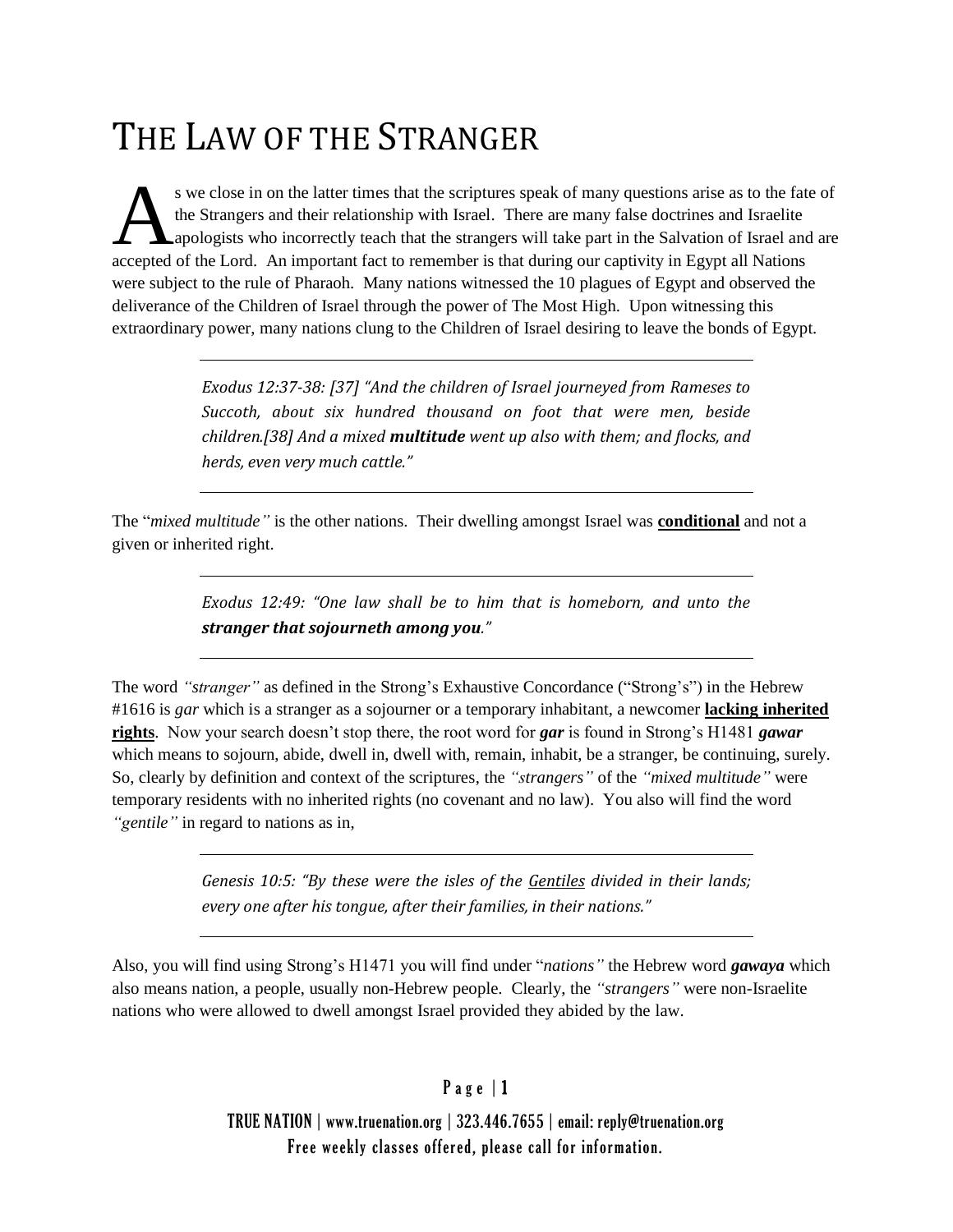For many, the following question then arises: Isn't that the equivalent to the salvation of Israel? To be delivered from destruction and keep the laws in righteousness? No! Absolutely not!

Remember the scriptures said that one law would be for Israel and one law for the stranger (Leviticus 24:22, Exodus 12:49). Let's examine a few laws that differentiated the strangers from Israel:

> *Deuteronomy 23:19-20: "[19] Thou shalt not lend upon usury to thy brother; usury of money, usury of victuals, usury of any thing that is lent upon usury: [20] Unto a stranger thou mayest lend upon usury; but unto thy brother thou shalt not lend upon usury: that the LORD thy God may bless thee in all that thou settest thine hand to in the land whither thou goest to possess it."*

Usury is a form of interest (a percentage or increase applied to an amount of money or item that is loaned). It is unlawful for an Israelite to lend with a clause of usury to his fellow Israelite, however, it was lawful to do so to the other nations.

> *Leviticus 22:25: "[25] Neither from a stranger's hand shall ye offer the bread of your God of any of these; because their corruption is in them, and blemishes be in them: they shall not be accepted for you."*

Regarding the law and unblemished offerings, a stranger could not offer a sacrifice for Israel, being they are corrupted and blemished. This alone shows you there is no equality in the eyes of the Most High. An Israelite was responsible for making their own offering's to YHWH (Leviticus 22:19-20).

> *Leviticus 25:44-46: "[44] Both thy bondmen, and thy bondmaids, which thou shalt have, shall be of the heathen that are round about you; of them shall ye buy bondmen and bondmaids. [45] Moreover of the children of the strangers that do sojourn among you, of them shall ye buy, and of their families that are with you, which they begat in your land: and they shall be your possession. [46] And ye shall take them as an inheritance for your children after you, to inherit them for a possession; they shall be your bondmen for ever: but over your brethren the children of Israel, ye shall not rule one over another with rigour."*

The key difference between a stranger/heathen/gentile and an Israelite is that the stranger is nothing more than a servant of an Israelite! They were to be purchased and utilized for bondmen and bondwomen. They were even passed down as possessions of inheritance to our children!

#### Page | 2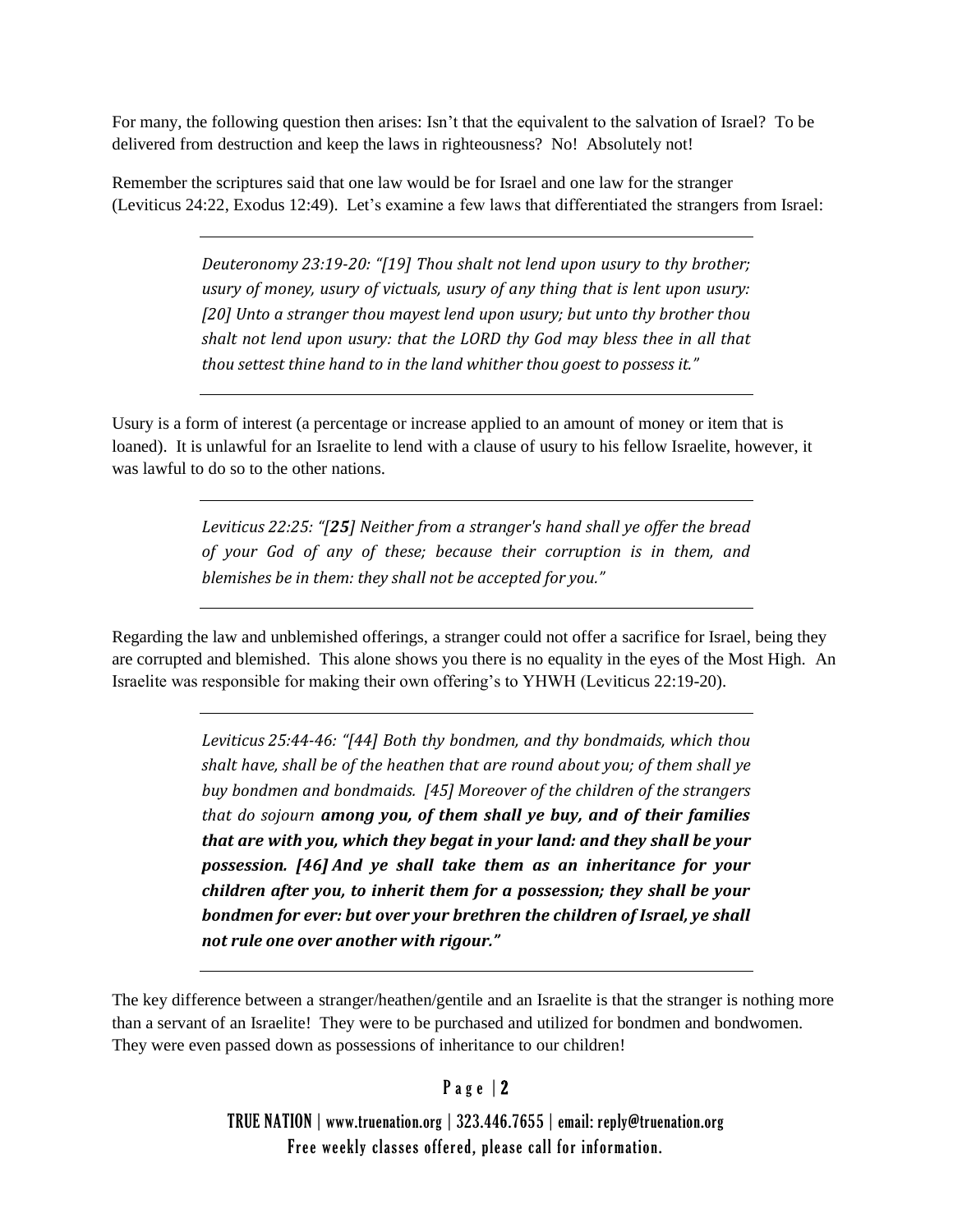*Deuteronomy 14:21: "Ye shall not eat of any thing that dieth of itself: thou shalt give it unto the stranger that is in thy gates, that he may eat it; or thou mayest sell it unto an alien: for thou art an holy people unto the LORD thy God. Thou shalt not seethe a kid in his mother's milk."*

Israel was not allowed to eat any clean animal that died of itself, meaning, it had to be killed and prepared to eat. However, the stranger was allowed to eat an animal this way. Again, it is clear to see the separation and distinction between Israel and the strangers that sojourned amongst us.

> *Deuteronomy 17:15: "Thou shalt in any wise set him king over thee, whom the LORD thy God shall choose: one from among thy brethren shalt thou set king over thee: thou mayest not set a stranger over thee, which is not thy brother."*

Rulership was exclusive to Israel only! As you can see, the stranger wasn't even acknowledged as a "brother" contrary to the teachings of religion and philosophy that say we're all brothers.

There are also some who claim that since the *"mixed multitude"* was with Israel when the curses were pronounced against Israel (Deuteronomy 28:15) that the strangers took part in slavery and everything else too. Nothing could be further from the truth! They didn't take part in Deuteronomy 28:1: And it shall come to pass, if thou shalt hearken diligently unto the voice of the LORD thy God, to observe and to do all his commandments which I command thee this day, that the LORD thy God will set thee on high **above all nations of the earth:** Israel was promised dominance and rulership over all nations including those strangers! However the strangers did play a part in,

> *Deuteronomy 28:43-44: "[43] The stranger that is within thee shall get up above thee very high; and thou shalt come down very low.[44] He shall lend to thee, and thou shalt not lend to him: he shall be the head, and thou shalt be the tail."*

The strangers took NO PART of the afflictions and curses of Israel! In fact, they were used to fulfill these prophecies. The roles would be reversed. The stranger now rule over us and lend to us due to our disobedience. Observe David's prayer:

> *Psalm 54:3: "For strangers are risen up against me, and oppressors seek after my soul: they have not set God before them. Selah."*

## Page | 3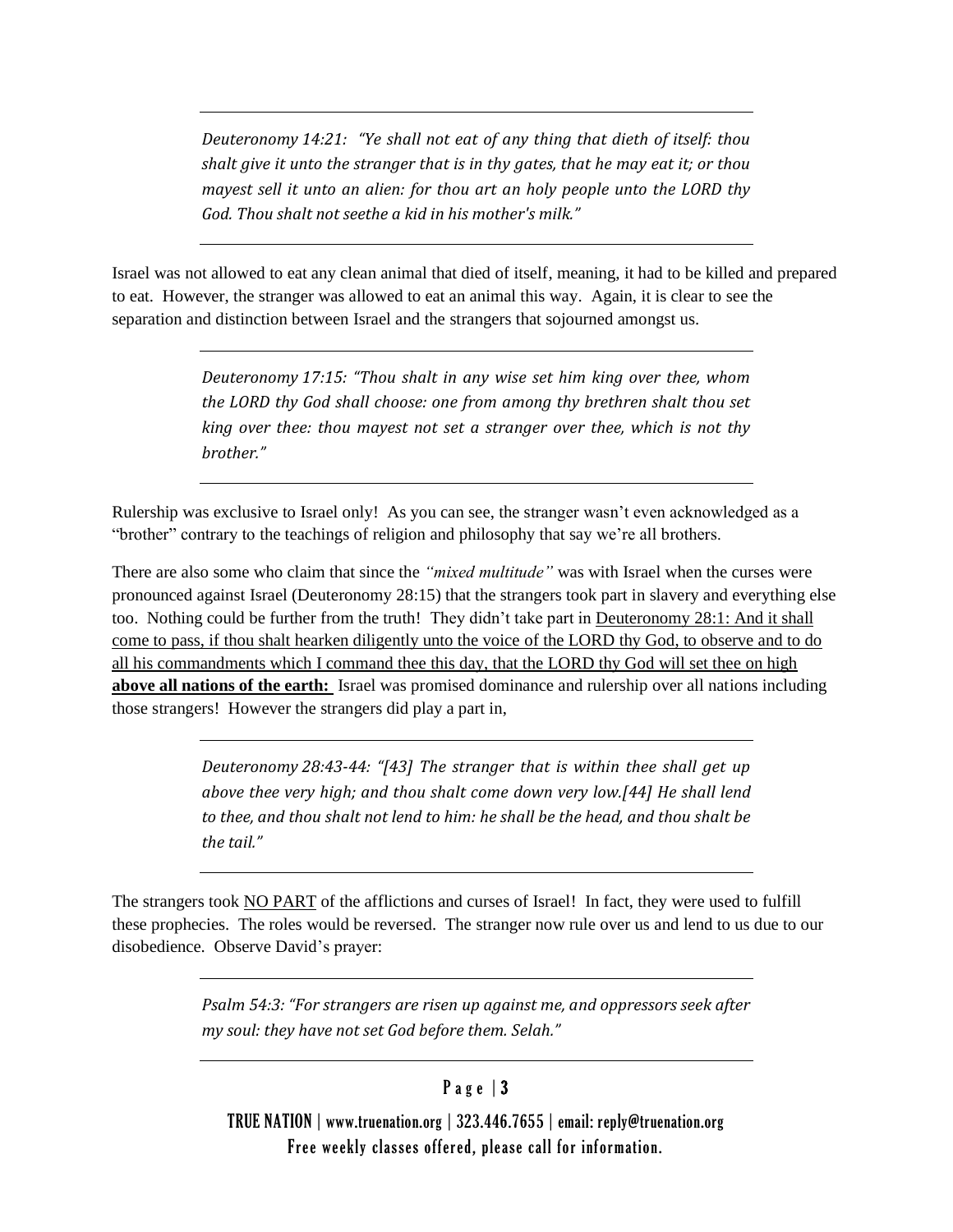When Israel once again becomes obedient and fears YHWH, we have been promised to once again return to our prominence and position of rulership.

> *Isaiah 14:1-3: "[1] For the LORD will have mercy on Jacob, and will yet choose Israel, and set them in their own land: and the strangers shall be joined with them, and they shall cleave to the house of Jacob. [2] And the people shall take them, and bring them to their place: and the house of Israel shall possess them in the land of the LORD for servants and handmaids: and they shall take them captives, whose captives they were; and they shall rule over their oppressors. [3] And it shall come to pass in the day that the LORD shall give thee rest from thy sorrow, and from thy fear, and from the hard bondage wherein thou wast made to serve,"*

Lastly we also need to be clear that there are points in the scriptures where contextually the *strangers* are in fact Israelites.

> *Ephesians 2:11-12: "[11] Wherefore remember, that ye being in time past Gentiles in the flesh, who are called Uncircumcision by that which is called the Circumcision in the flesh made by hands; [12] That at that time ye were without Christ, being aliens from the commonwealth of Israel, and strangers from the covenants of promise, having no hope, and without God in the world:"*

Paul acknowledged that Israel was **considered**, strangers, aliens and Gentiles in the **FLESH.** There's a big difference in being considered and actually being a stranger or gentile. Dispersed Israelites (Zechariah 7:14; Deuteronomy 28:64) were considered strangers/gentiles due to their fleshly actions. Following and living after the manner of the other nations which dwelled amongst them. All Israelites without Christ and the laws are considered strangers/gentiles without hope and without YHWH.

> *II Chronicles 30:17-20: "[17] For there were many in the congregation that were not sanctified: therefore the Levites had the charge of the killing of the passovers for every one that was not clean, to sanctify them unto the LORD.[18] For a multitude of the people, even many of Ephraim, and Manasseh, Issachar, and Zebulun, had not cleansed themselves, yet did they eat the passover otherwise than it was written. But Hezekiah prayed for them, saying, The good LORD pardon every one [19] That prepareth his heart*

### Page  $|4$